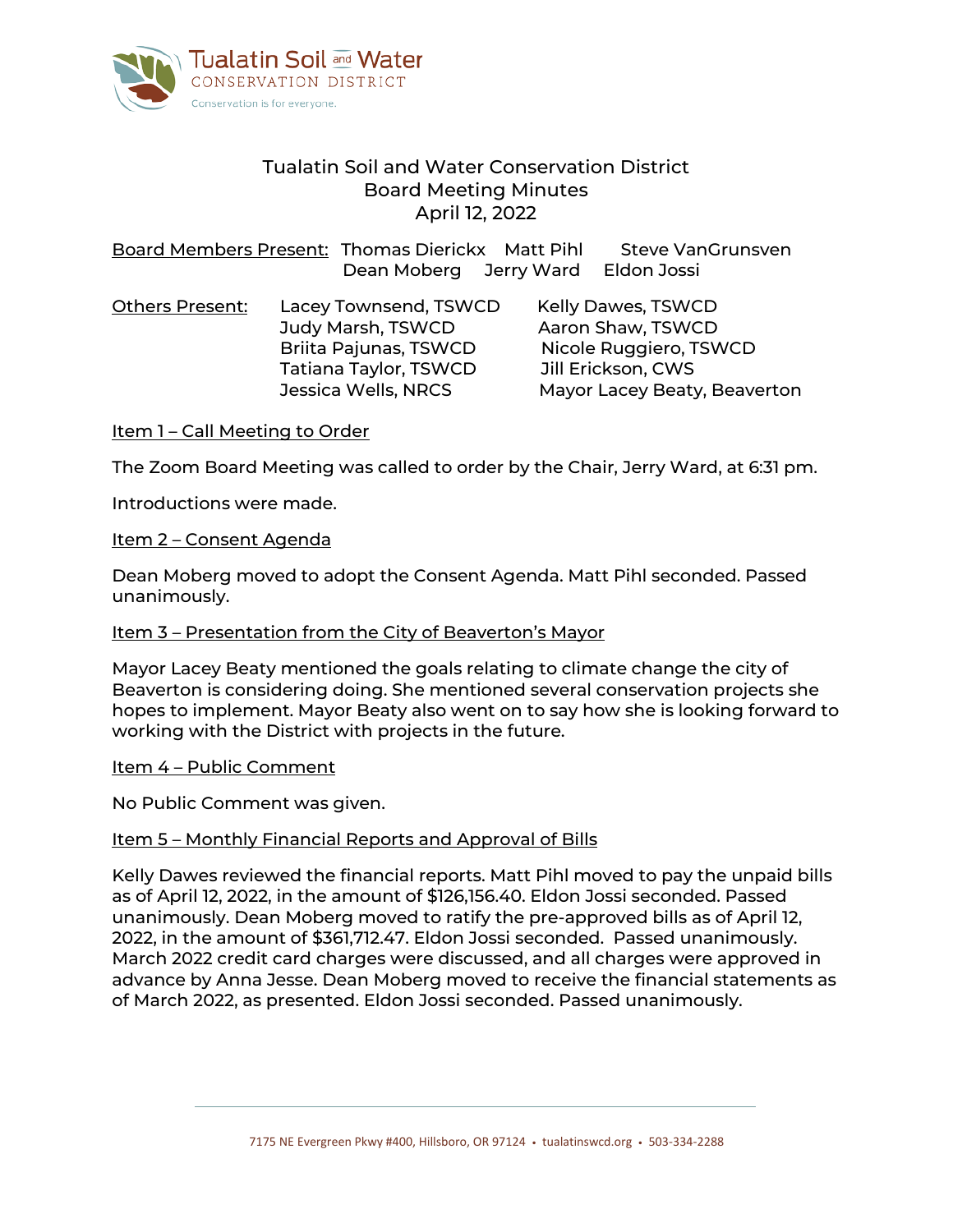### Item 6 – Partner Reports

# Jill Erickson, Clean Water Services (CWS)

- Jill thanked Lacey Townsend & her team for the CWS Board Training Field Tour. She also thanked Dean Moberg for the presentation he prepared for the training.
- At-A-Glance report from Jamie Hughes is created for DEQ each year. This report mentions that, as of today, CWS has block one million kilocalories of water from the sun's rays. This in part is because of the combined projects CWS and the District have done together.
- The Navigator Website is going to launch soon.
- Balm Grove removal has been rescheduled for August.
- Request For Proposals for native herbaceous plants have been issued. CWS is trying to move away from potted plants and go with more bareroot. Contract will start in the 2023 planting season.

# Jessica Wells, Natural Resources Conservation Service (NRCS)

- Jessica thanked everyone for the Training Field tour.
- Contracting season is coming to an end.
- The last Regional Conservation Partnership Program (RCPP) contract was awarded, and the final numbers will be shared at the next Board Meeting.
- There will be an intern starting in June and she will be at the office for 8 weeks.
- Jessica is updating some of the boundaries to the Conservation Implementation Strategy program that covers the drinking water source area.
- Jessica mentioned that tiles in crop fields are being placed closer together. Normally the tile would be placed 60 feet apart. The current trend now is to place the tile only 30 feet apart.

### Item 7 – Rural Conservation Program update and highlights

Nicole Ruggiero, Rural Conservation Specialist, updated the Board on what has been happening in the Rural Program.

- Focus area updates
	- o RCPP Focus Area funding has been allocated.
	- o SIA Focus Area has one project underway and more potentials coming. Monitoring for temperature in the creeks has begun.
- Ag land Use Map and Database is being created to map out to see what the land use is in Washington County. Looking at what might be some conservation issues.
- Equipment Rental Program
	- o Seed drill is being used some this spring.
	- $\circ$  Looking to acquire a manure compost spreader by the end of the fiscal year.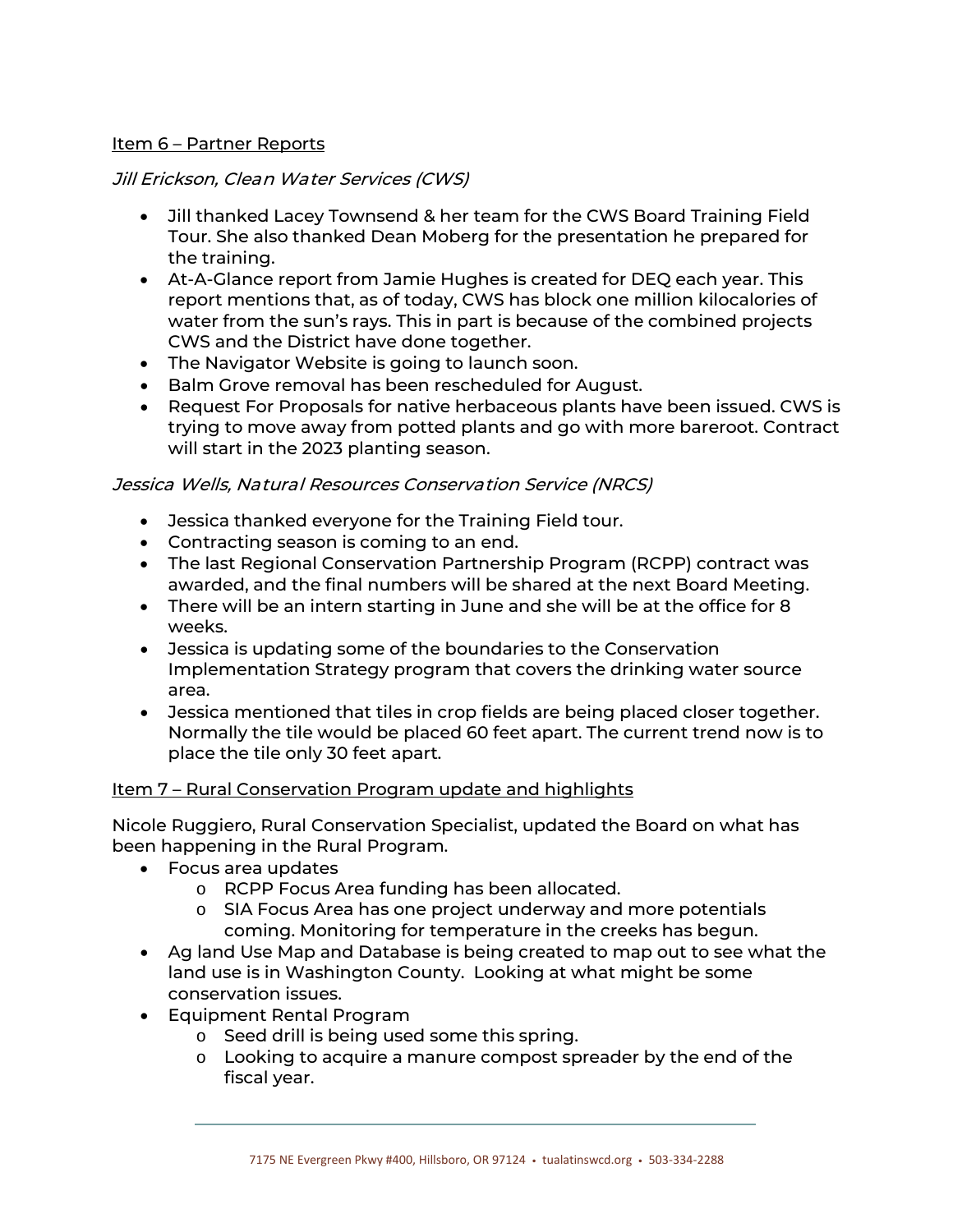- Conservation Easement Program
	- o Tualatin Valley Environmental Bank will be closing within the month.
	- o There will be an outreach push before the end of the fiscal year.
	- o The Oregon Ag Heritage Program was partially funded in this last short session.
	- o The current Board policy that relates to conservation easements needs to be updated. Nicole will be working on it.
- Upcoming hot topic
	- o Soil health and carbon sequestration workshop will be coming soon.

# Item 8 - SWCD Program Reports

Director of Natural Resources – Aaron Shaw

- Aaron thanked Nicole Ruggiero and Tatiana Taylor, who continue to put the Rural Program in good light before the community.
- RCPP is closed and the success of this funding is due to Nicole Ruggiero's work.
- Nicole has done a great job working with the Regulatory Agency on the Heike's easement on behalf of the District.
- Thanked everyone that was involved with drafting the new RCPP funding.

# Operations Assistant – Judy Marsh

• Judy read off the four director positions that will be up for reelection this November. They are Zone 3, Zone 4, Zone 5, and At Large 2. These will all be four-year terms.

# Item 9 – Standing Committee Reports

Personnel Committee

• The committee met this afternoon. Details to come at the May Board Meeting.

### Item 10 – New Business – Creation of Special Revenue Fund – Conservation

Kelly Dawes explained to the Board that it is possible for landowners to donate back all or part of their incentive payments to support additional conservation actions. To accept the donation, the District would need to create a special revenue fund. The new funding would be titled "Conservation Stewardship". Matt Pihl moved to create the Conservation Stewardship Special Revenue Fund to record donated funds. Dean Moberg seconded. Passed unanimously.

### Item 11 - New Business - Land Acknowledgement Statement

Lacey Townsend reminded the Board that the Land Acknowledgement Statement is the same acknowledgement statement regarding the Indigenous People who lived in what is now called the "Tualatin River Watershed" the Directors received at the March Board Meeting. Dean Moberg moved to adopt the proposed statement as per the briefing note present tonight with the caveat that the staff check with